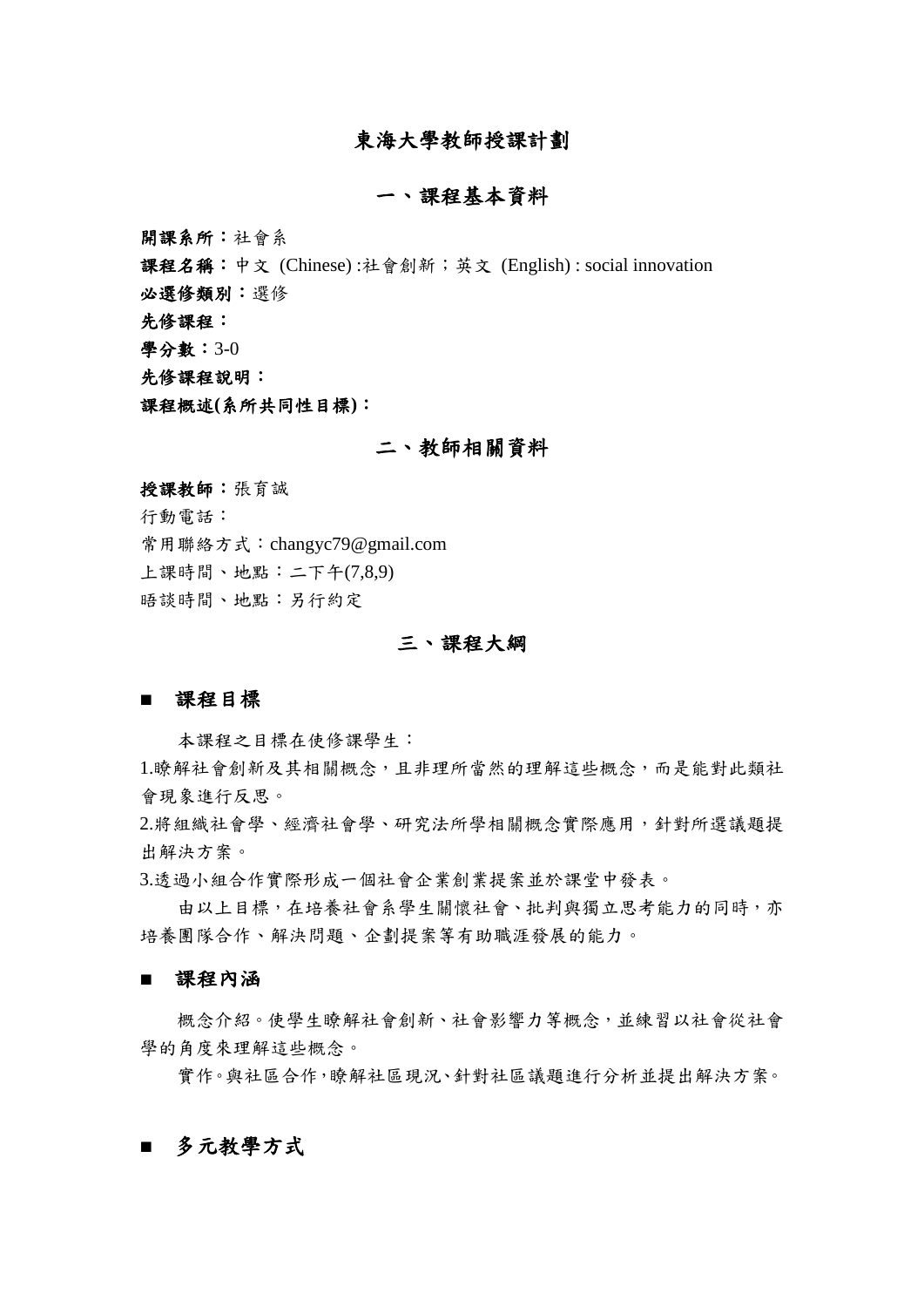本學期課程基本形式為二小時講授課程,一小時課堂討論。

線上討論。同學們應加入線上討論群組,閱讀教師提供之相關文章並提出個 人心得。

田野調查。同學們應實地至合作社區進行調查。

#### **■**學習活動與作業說明

課程第一週與同學協議決定。基本上包括出席、每週心得(每週討論記要)、 期末小組報告等項目。

# ■評分方式

同上。

## ■課程其他要求

課程第一週與同學協議決定。

### **■**教學進度

第 **1** 週:學期課程介紹

#### 第 **2** 週:社會創新

瞭解社會創新的基本內涵。

Goldsmith, Stephen,2010. The Power of Social Innovation: How Civic Entrepreneurs Ignite Community Networks for Good 1st Edition. CA : Jossey-Bass. Chapter 1: Igniting Civic Progress, Pp.1-26.

陳東升, 2012, 社群治理與社會創新,臺灣社會學刊, 49期, 頁1-40。

## 第 **3** 週:社會議題 **I**

本週回顧各種分析社會議題時的概念工具。包括閱讀與寫作、資料蒐集、常 見社會指標、訪談的基本原則等。

自編講義。

#### 第 **4** 週:社會議題 **II** 高齡社會

介紹高齡社會相關議題。 自編講義。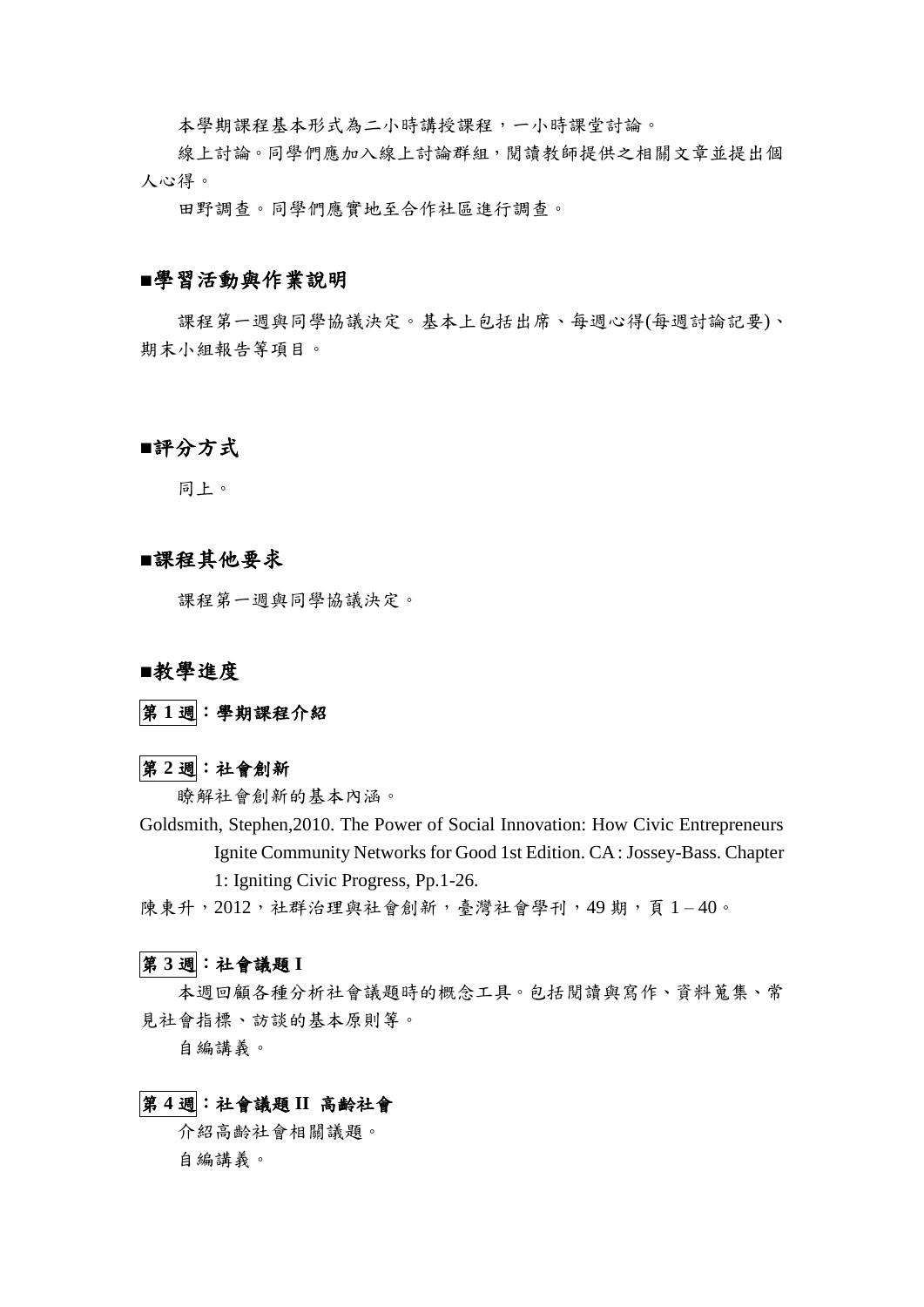# 第 **5** 週:社會議題 **III** 社區發展與青年返鄉

介紹社區發展與青年返鄉的相關議題。 自編講義。

# 第 **6** 週、第 **7** 週:創新 **I**、**II**

從管理學的角度來看創新的可能來源。

Peter F. Drucker, 1998."The Discipline of Innovation."Harvard Business Review (Nov/Dec):3-8.

Drucker, Peter F.,2005,創新與創業精神。台北:臉譜。

## 第 **8** 週:創新 **III**

從社會網絡分析的角度來看創新的可能來源。

Teaming Up to Drive Scientific Discovery: Brian Uzzi, PhD at TEDxNorthwesternU, https://www.youtube.com/watch?v=tyjohv6OdoU .(影片)

- Burt, Ronald S., 2004. "Structural holes and good ideas." American journal of sociology 110.2: 349-399.
- Westwood, Robert and David R. Low, 2003. "The Multicultural Muse: Culture, Creativity, and Innovation."InternationalJournalofCross CulturalManagement 3(2):235‐259.

## 第 **9** 週:社區座談

依實際情況調整時間。由社區發展協會介紹社區、從社區的角度來瞭解高齡、 青年返鄉議題。(實際進行時間以社區端安排為主)

# 第 **10-14** 週:社區田野調查

實際至社區進行訪談、蒐集資料。

#### 第 **15** 週:演講

「返鄉-進行中」,邀請返鄉青年分享心路歷程。

# 第 **16** 週:討論 **I** 社會創新

討論社會創新的ㄧ些可能問題。

Williams, D. A., & Kadamawe, A. K. (2012). The dark side of social entrepreneurship. International Journal of Entrepreneurship, 16, 63.

## 第 **17** 週:討論 **II** 青年返鄉